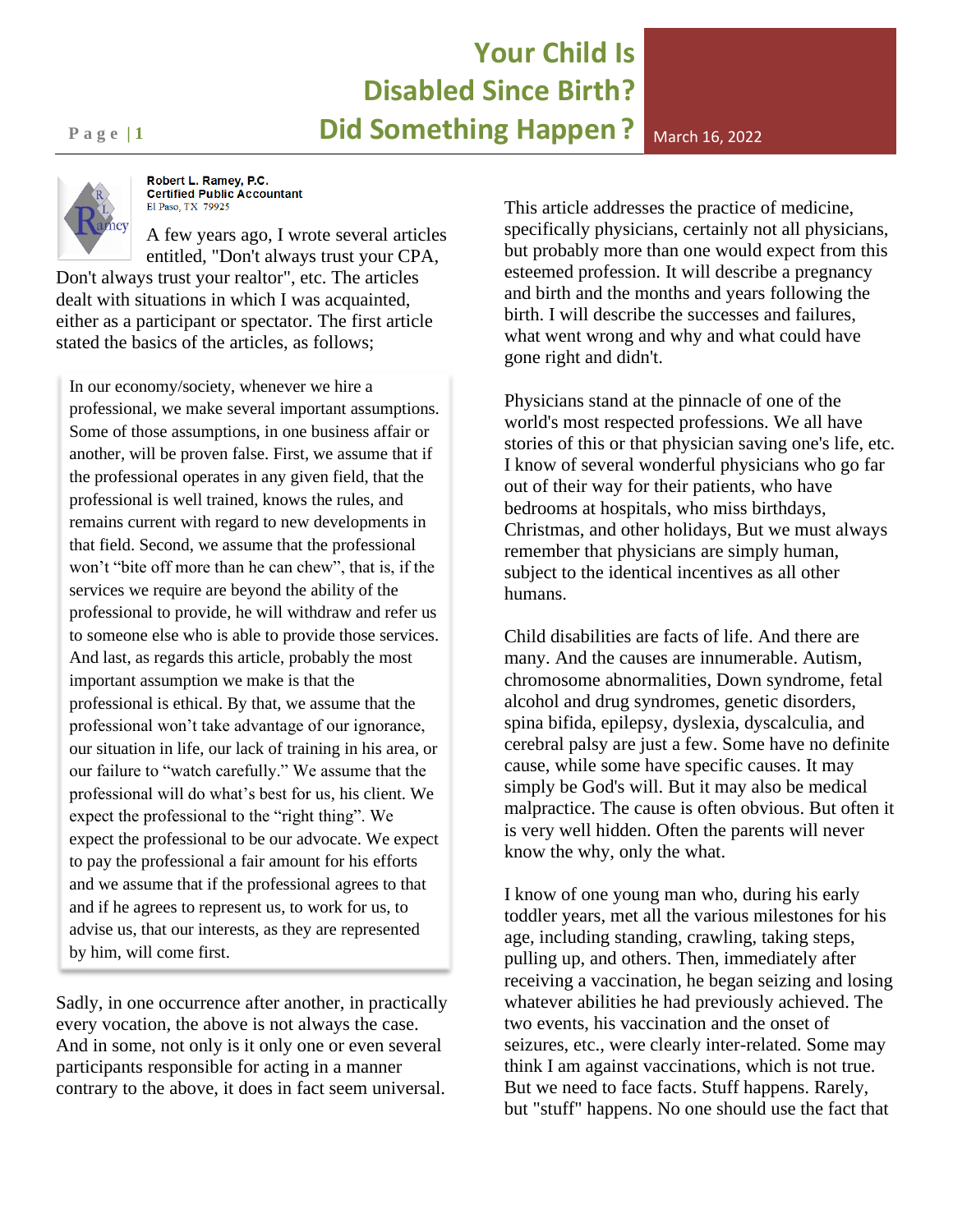# **Your Child Is Disabled Since Birth? Page 2 <b>2 Did Something Happen** ? March 16, 2022

stuff happens to oppose vaccinations. Stuff will occasionally happen whether or not one's child is vaccinated. Should we change the vaccination process? Perhaps. Should we change the time frame in which vaccinations are administered so that so many vaccinations are not administered in such a short time frame to young and perhaps fragile bodies? Perhaps. However, vaccinations are vitally important and thus, should be used. Vaccines are not inherently more dangerous than other drugs. A short anecdote about an acquaintance, a woman who worked in hospital operating rooms her entire adult life as a registered nurse, follows. For virtually her entire career, she had never had a reaction to the anesthesia used at the time. But unexpectedly, while in her early fifties, she had a reaction to the anesthesia that very nearly killed her. It caused organ damage and she was forced to retire. She had always known the anesthesia posed risks but she chose to accept the risks as part of her profession. However, as a result of the damage caused by their product, the drug manufacturer paid her monthly stipends, significant stipends to compensate her for her injuries. Likewise, the vaccine manufacturer of the product that caused the young man's problems paid, and still pays, for any and all care, attendants, nurses, physicians, and durable medical equipment required.

Drugs and procedures are not without risks. Vaccines are not without risks. Life is not without risks.

But suppose a child's disability was not God's will and was not caused by a vaccine? Suppose the physician, or hospital personnel, made an error, didn't follow protocol, and thereby took risks that in most cases, resulted in no adverse outcomes but in this case, did result in an adverse outcome?

In 2017 I wrote an article concerning the Certified Public Accountant (CPA) profession entitled "The Risk To Me If Something Goes Wrong". In short, this means that a CPA may act in a manner not in

keeping with the professional standards he swore to uphold in his work. He may push the limits for various reasons, almost always personal gain, eg., client retention, growth of book of business, etc., if he believes that "The Risk To Me If Something Goes Wrong" is low. In other words, if the chance of something "blowing up" is low relative to the benefit he perceives he will gain by pushing the limits beyond what is normally considered acceptable, if he thinks he "will get away with it", he will push those limits.

The character flaw is not confined to CPAs. Because we are all human, the same is true of physicians, lawyers, mechanics, landscapers, virtually any profession known to man. People do things in the practice of their profession, that even though not in accordance with standards, morals, or protocol, they do it anyway. They do it because they've always done it that way, and whatever "it" is will benefit them, and they believe that they can get away with it. Sometimes to the extreme detriment of the client, patient, customer.

Regarding this article, physicians in the practice of OB/GYN, not all of course, in fact not even most, but a sufficient number to be a cause for concern, at times also employ risk analysis and adopt the philosophy espoused by "The Risk To Me If Something Goes Wrong". Also, at times, other physicians in various specialties who serve early childhood persons, not all of course, also fail in representing their client above all else.

This article concerns the birth of a child who was afflicted with Cerebral Palsy (CP), a disease that can cause motor skills limitations, developmental delays, etc. Many children with CP, although they will always have CP, go on and live productive lives, marrying, climbing mountains, etc. Others may never marry, walk, speak, drive, hit a baseball, serve in the Army.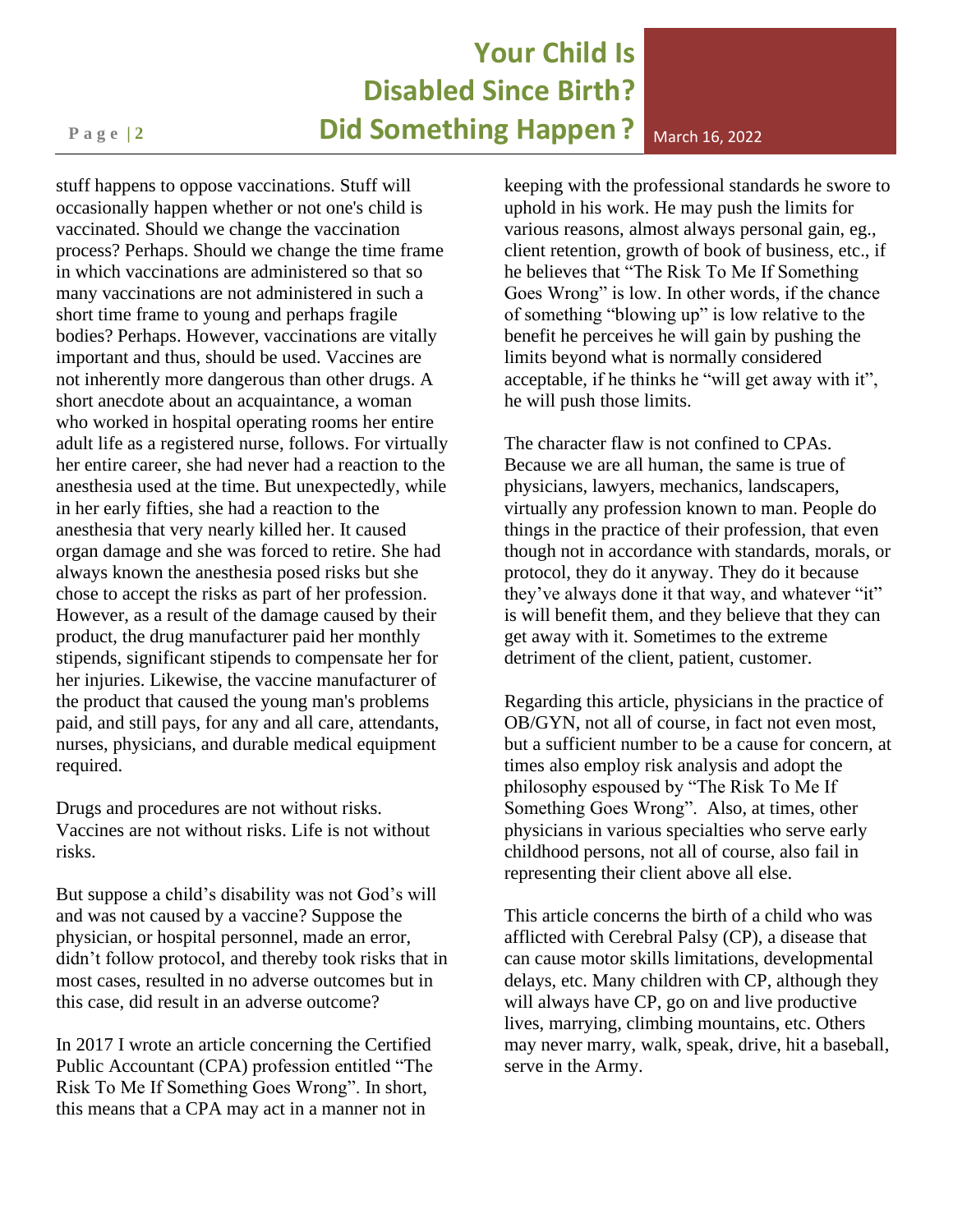### **Your Child Is Disabled Since Birth? Page 13 Did Something Happen** ? March 16, 2022

Skipping ahead to the day of birth, the pregnant mother began having contractions on a Saturday night and they continued throughout the night. The next day, Sunday, she and her husband loaded the car and took off for the hospital, arriving at around 7:00 AM. The baby, if born that day, would be two weeks early. The woman registered and the doctor was notified. Hospital staff delivered the woman to the birthing room. They asked whether she wanted an epidural and she responded yes. The doctor arrived and stated that her water had not broken but that "we should go ahead and have a birth today." He manually broke her water and she and her husband sat back to wait. The woman was administered a Pitocin IV. "Pitocin is used to either strengthen contractions or to induce contractions during the labor and childbirth process"<sup>1</sup>. At that time, the woman had dilated to approximately ten centimeters.

Importantly, although Pitocin is used extensively and typically, if not exactly safe, at least problems do not usually occur. When it is used it must be carefully monitored. If not, if overused or if problems arise as in this case, it can be very dangerous to the unborn child. Hence, "The Risk to Me If Something Goes Wrong". Usually nothing goes wrong. And if something does go wrong, what is the risk to me, the physician?

As the day wore on, the woman remained dilated at approximately ten centimeters. So, at the doctor's instructions, the Pitocin drip was increased. The baby was monitored and "seemed" well. However, this sequence of events was repeated several times to cause the woman to dilate to a degree to accommodate birth. So, even though the woman was having contractions, she was not dilating. It was at this time that the monitor, numerous times, indicated that the baby's heart rate was fluctuating greatly and decreasing, even at times disappearing.

Finally, as afternoon wore on, the doctor ordered a final larger drip of the Pitocin. As the larger drip was administered, the baby's heart fluctuated wildly and then disappeared for a time, then reappeared, and so on. And suddenly, events began moving rapidly as the doctor stated that "we need to get the baby out" and ordered a C-Section. The C-Section was performed and it was determined that the baby had been entangled in the umbilical cord and had been unable to move down the birth canal. The woman and the baby were moved to a room. However, as the woman attempted to nurse the baby, he would not suck. The nursing staff noted that his tongue was rolled up against the roof of his mouth and he would not take the nipple. The baby was kept in the hospital an extra day and the hospital staff noted that if he would not take a bottle, he would have to be tube fed. Finally, he did take the bottle and went home a day or so late.

As the months passed it became evident that the baby was meeting none of the normal milestones. He was unable to crawl, to stand, to pull up, to pass an object from one hand to another, to roll over, to hold his head up, etc. His pediatrician referred him to a pediatric neurologist who subjected him to numerous tests including an MRI on neck and head, X-Rays, tests that measured startle reflex, etc. All tests measured normal. At no time were the parents questioned about the birth, about the need for a C-Section, about the use of Pitocin. No discussion whatever.

As far as is known, there was not and never has been, any review of the records of the birth. The OB/GYN was never questioned about the emergency C-Section or baby's pre-birth distress during labor. Following one test after another, after a visit to a geneticist, by default, the child was declared to have cerebral palsy.

<sup>&</sup>lt;sup>1</sup> Pitocin Errors and Cerebral Palsy, Cerebral Palsy Guidance, Pierrette Mimi Poinsett, M.D., November 23, 2020